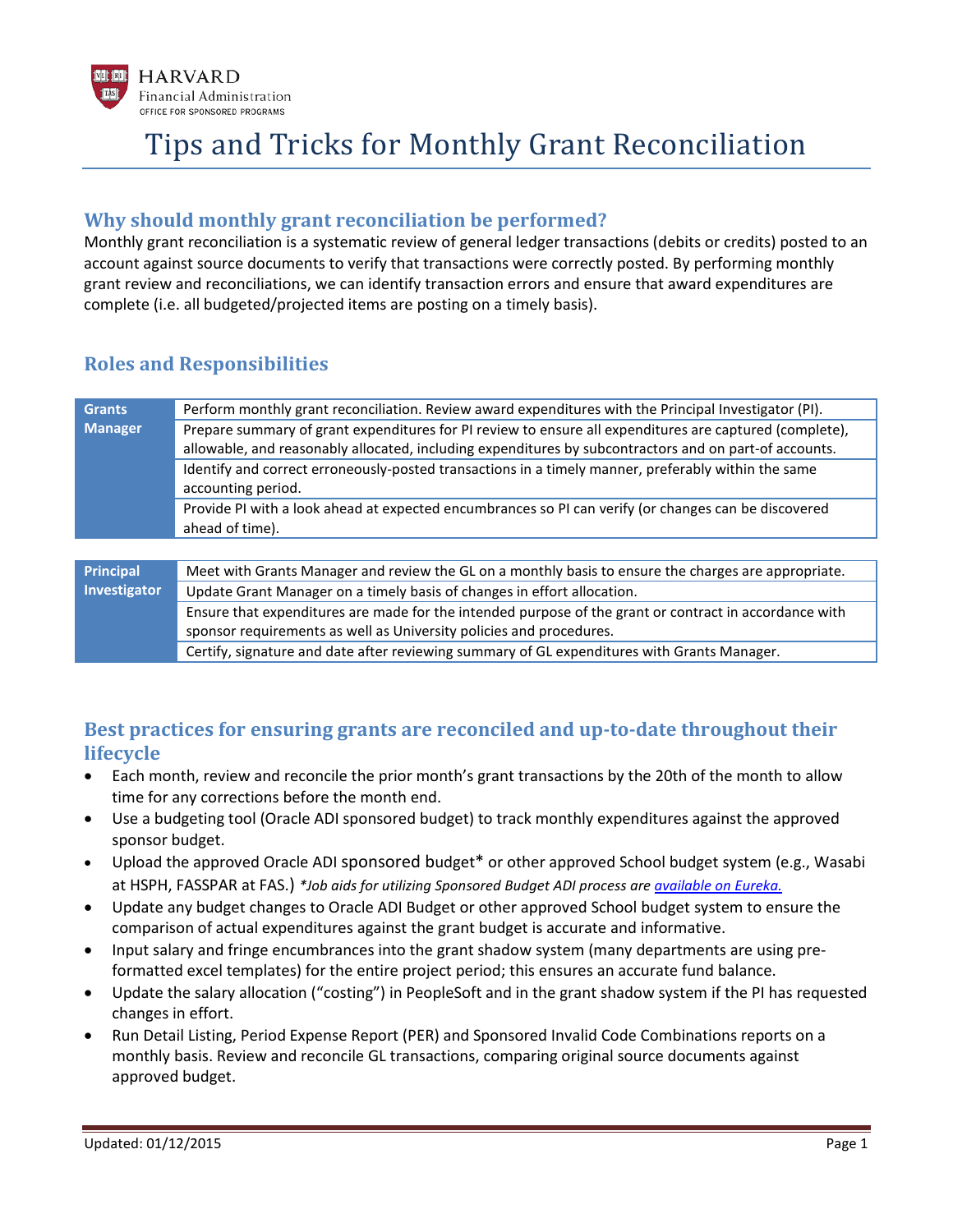

- Confirm that expenses are allowable, reasonable and appropriate by reviewing individual transaction lines (Detail Listing report).
- Correct errors/incorrect postings/allocations in a timely manner (i.e. within the same accounting period).
- Process journals and cost transfers to ensure corrections and adjustments are completed in the GL.
- Ensure expenditures do not exceed available award balance (PER Report).
- Follow up with the sub-awardee if the invoicing hasn't been received according to the schedule. Contact OSP\* if assistance with sub-awardee invoice collection is needed. \*this is a new escalation procedure
- Contact sub-awardees/part-of accounts about variances from budget.
- Notify OSP if F&A variances in the GL have been identified; ask for adjustment to be made to fix variances.
- Monitor award end dates.

## **Preparing for the award end date**

#### **2 to 3 months before end date:**

- PI confirms project will be completed as scheduled. If not, request no-cost extension via GMAS and coordinate with your pre-award partner for any projects that require the project period to be extended.
- Request Carry Forward (when not automatic) if a remaining balance is anticipated at the end of the award.
- Run the CREW Committed Funds report to check for expenses that have not yet posted to the GL. Follow up with AP on any outstanding payments.

#### **1 month before end date**:

- Update payroll costing to reallocate personnel effort to other projects.
- Notify all internal service centers, postdocs, research staff, and lab managers of updates to 33-digit coding for project future expenditures.
- Review the CREW Committed Funds report to identify AP payments that were in process and confirm posting in GL. Supplies and services ordered must be received before the award end date.

#### **As award end date approaches:**

- Contact HCOM team to close out any standing POs.
- Update the default billing info in HCOM.
- Follow up with sub-awardees on invoices not received to be sure they are paid.
- Ensure all outstanding expenses have posted (e.g. vendor invoices, travel expenditures, tuition, cost transfer journals, service and recharge center billings, subcontract invoices) .
- Remove over-expenditures.
- Correct Invalid Code Combinations.
- Identify Cost Share expenditures (if applicable). Ensure actual cost share expended (in companion GL account) matches the cost share committed. Submit a Detail Listing report to OSP to validate cost share expenditures.

### *Remember: Supporting documentation must be retained for audit purposes!*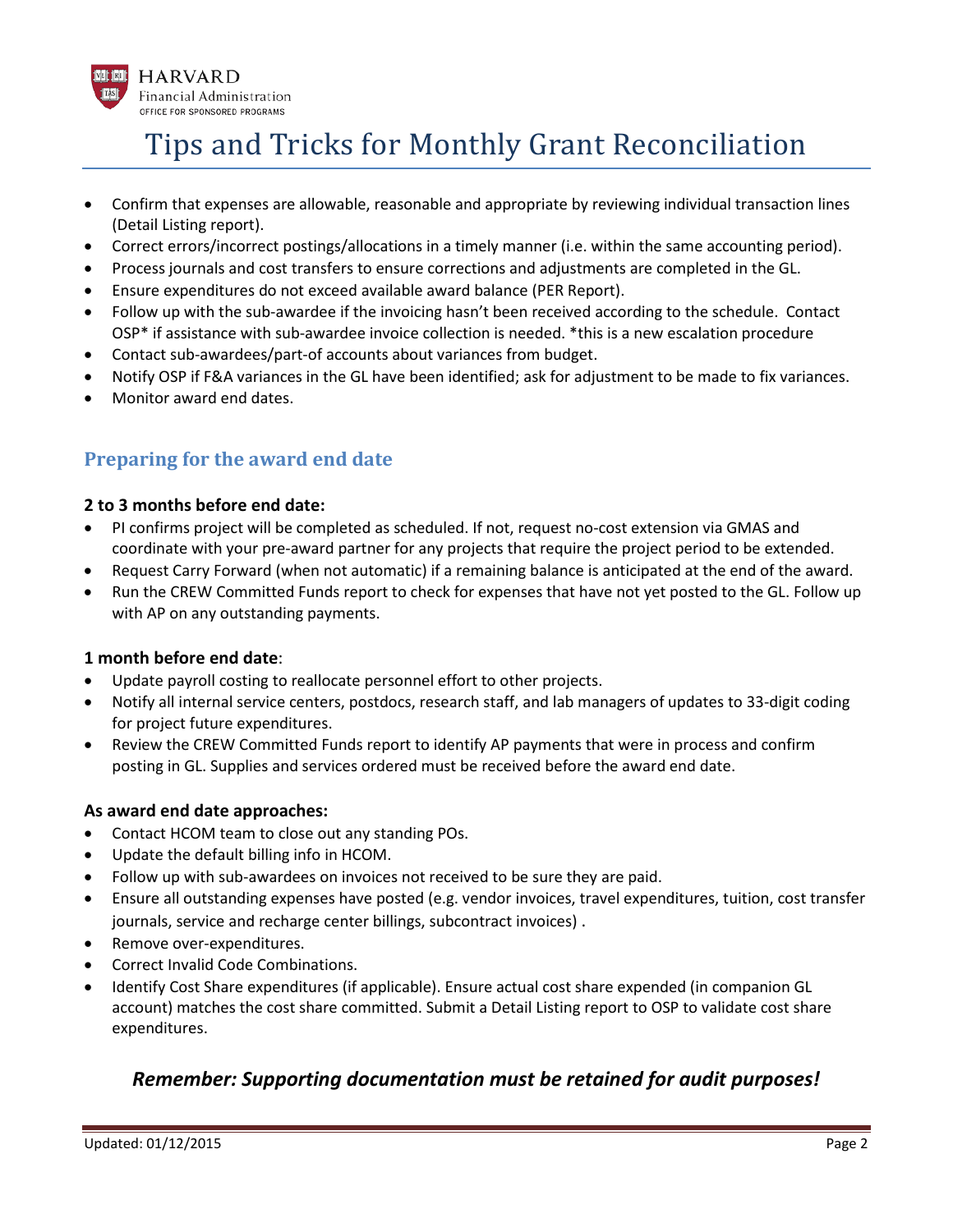

## **Helpful CREW reports to run on a monthly basis**

| <b>Period Expense Report</b> |                                                                                                                                                                                                                                                                                                                                                                                                                                                                                                                                                     |  |
|------------------------------|-----------------------------------------------------------------------------------------------------------------------------------------------------------------------------------------------------------------------------------------------------------------------------------------------------------------------------------------------------------------------------------------------------------------------------------------------------------------------------------------------------------------------------------------------------|--|
| <b>Purpose</b>               | The Period Expense Report (PER) provides a summary of the account balance (award income and expenses at<br>an object code level for the current period and since inception of the award). If a budget has been entered<br>into Oracle for your award, the PER will indicate the balance remaining and % balance expended. This report<br>helps to view the fund balance, as it includes all income (invoices collected or income drawn by letter of<br>credit) and transactions that have posted to the award in a concise and easy to read manner. |  |
| <b>Parameters</b>            | Run for current award budget period to last close period. Keep parameters to a minimum (only include fund<br>#). De-select "active accounts only" so that you can see the entire picture and all expenses.                                                                                                                                                                                                                                                                                                                                          |  |

| <b>Detail Listing Report</b> |                                                                                                                                                                                                                                                                                                                                                                                                                                                                                                                                                                                                                                                                    |  |
|------------------------------|--------------------------------------------------------------------------------------------------------------------------------------------------------------------------------------------------------------------------------------------------------------------------------------------------------------------------------------------------------------------------------------------------------------------------------------------------------------------------------------------------------------------------------------------------------------------------------------------------------------------------------------------------------------------|--|
| <b>Purpose</b>               | Indicates expenses by transaction, and can be sorted many ways. To easily compare with the PER, select sub-<br>activity as the first sort. By looking at individual transaction lines, one can determine if all charges are<br>accurate and appropriate. Also, mis-codings (i.e. wrong activity / sub-activity / object code) can be easily<br>identified using this report. If your sub-activity totals do not match the PER totals, that is an indication that<br>there may be invalid transactions posted to this account. A review of the Detail Listing will help you confirm<br>that all applicable charges were posted correctly to your sponsored account. |  |
| <b>Parameters</b>            | Run this report by month at the last closed period (report period =most recent month). Keep parameters at a<br>minimum - fund only yields the richest results. The DL report can be sorted many ways: by object code, sub-<br>activity, employee ID. For training grants, we suggest the first sort be object code and the second sort be<br>employee ID.                                                                                                                                                                                                                                                                                                          |  |

| <b>Sponsored Invalid Code Combinations Report</b> |                                                                                                                                                                                                                                                                                                                                                                                                                                                                                                                                                                                   |  |
|---------------------------------------------------|-----------------------------------------------------------------------------------------------------------------------------------------------------------------------------------------------------------------------------------------------------------------------------------------------------------------------------------------------------------------------------------------------------------------------------------------------------------------------------------------------------------------------------------------------------------------------------------|--|
| <b>Purpose</b>                                    | Identifies transactions posted to an invalid fund/activity/sub-activity/fund combination. These transactions<br>do not appear on the PER or in GMAS, and are not included in invoices or financial reports to our sponsors. If<br>not corrected promptly, the department may need to post them to unrestricted accounts as they cannot be<br>reported to or reimbursed from the sponsor. This report indicates the last time a transaction was posted to<br>each invalid code. Run a Detail Listing to review all transactions to that fund/activity/sub-activity<br>combination. |  |
| <b>Parameters</b>                                 | Enter your org value (or leave blank and let your security settings determine the results). Run this report by<br>month at the last closed period (report period =most recent month)                                                                                                                                                                                                                                                                                                                                                                                              |  |

| <b>Segments Report</b> |                                                                                                                                                                                                                                  |
|------------------------|----------------------------------------------------------------------------------------------------------------------------------------------------------------------------------------------------------------------------------|
| <b>Purpose</b>         | The Segments Report provides a list of awards that are active and/or ending within the selected period. It<br>also gives information at the Fund level by providing the total expenses and total income so far on each<br>award. |
| <b>Parameters</b>      | See screenshot on following page for details.                                                                                                                                                                                    |